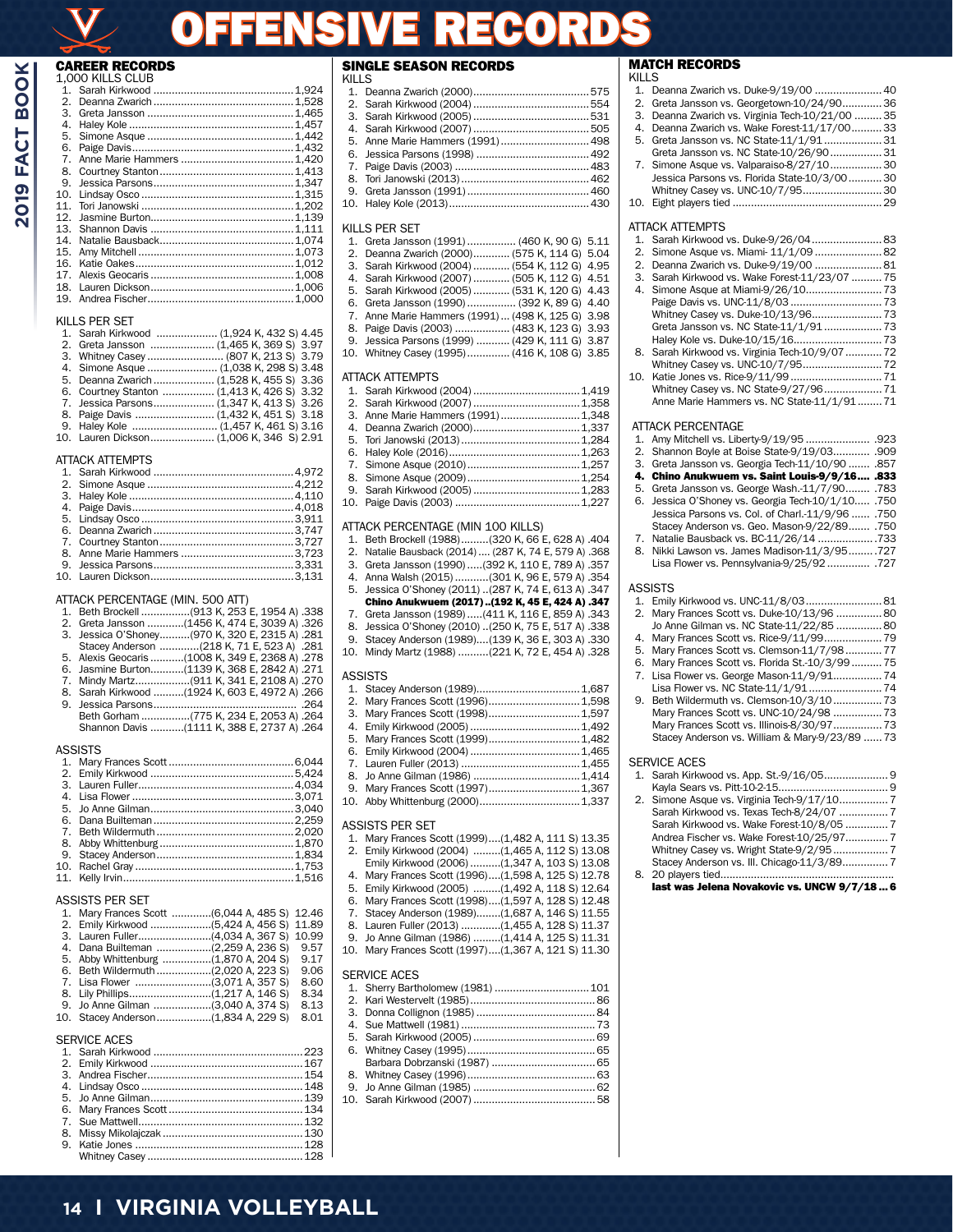# **15 I VIRGINIA VOLLEYBALL**

| 1.          |  |
|-------------|--|
| $2^{\circ}$ |  |
| 3.          |  |
| 4.          |  |
| 5.          |  |
| 6.          |  |
| 7.          |  |
| 8.          |  |
| 9.          |  |
| 10.         |  |
| 11.         |  |
| 12.         |  |
|             |  |
| 14.         |  |
| 15.         |  |
| 16.         |  |
|             |  |
|             |  |

#### DIGS PER SET

| <b>DIUJIEI JEI</b> |                                              |
|--------------------|----------------------------------------------|
|                    | 1. Melissa Caldwell (1,954 D, 444 S) 4.40    |
|                    | 2. Anne Marie Hammers  (1,886 D, 497 S) 3.80 |
|                    | 3. Emily Rottman  (1,229 D, 124 S) 3.71      |
|                    | Brittani Rendina  (893 D, 241 S) 3.71        |
|                    | 5. Whitney Ashcraft  (1,603 D, 453 S) 3.54   |
|                    |                                              |
|                    |                                              |
|                    |                                              |
|                    |                                              |
|                    | 10. Katie Jones  (1,381 D, 448 S) 3.08       |
|                    | 11. Courtney Stanton (1,298 D, 426 S) 3.05   |
|                    |                                              |

#### BLOCK SOLOS

#### **BLOCK ASSISTS**

| --------------- |  |
|-----------------|--|
|                 |  |
|                 |  |
|                 |  |
|                 |  |
|                 |  |
|                 |  |
|                 |  |
|                 |  |
|                 |  |
|                 |  |

#### TOTAL BLOCKS

|  | 1. Rilla Delorier 118 BS, 440 BA 558  |  | 3. Rilla Delorier (1  |
|--|---------------------------------------|--|-----------------------|
|  | 2. Mindy Martz 119 BS, 412 BA 531     |  | 4. Rilla Delorier (1  |
|  |                                       |  | 5. Katie Oakes (2)    |
|  | 4. Deanna Zwarich  75 BS, 381 BA 456  |  | 6. Mindy Martz (1     |
|  | 5. Katie Oakes  62 BS, 384 BA 446     |  | 7. Alexis Geocaris    |
|  |                                       |  | Jessica Parson        |
|  | 7. Shannon Davis  64 BS, 365 BA 429   |  | 9. Alexis Geocaris    |
|  | 8. Natalie Bausback 69 BS, 340 BA 409 |  | 10. Natalie Bausba    |
|  | 9. Jessica O'Shoney 59 BS, 346 BA 405 |  |                       |
|  | 10. Shannon Boyle 48 BS, 303 BA 351   |  | <b>BLOCKS PER SET</b> |
|  |                                       |  |                       |

#### BLOCKS PER SET

| 2600 N D L LIV OF L                       |  |
|-------------------------------------------|--|
|                                           |  |
|                                           |  |
|                                           |  |
|                                           |  |
|                                           |  |
|                                           |  |
|                                           |  |
|                                           |  |
| 9. Chino Anukwuem (248 TB, 261 S) 0.95    |  |
| 10. Mallory Woolridge(235 TB, 249 S) 0.94 |  |
|                                           |  |

## 10. Mallory Woolridge....................(235 TB, 249 S) 0.94 11. Dana Spencer ........................(332 TB, 354 S) 0.94 SETS PLAYED

| <u>JLIJILAILU</u> |  |
|-------------------|--|
|                   |  |
|                   |  |
|                   |  |
|                   |  |
|                   |  |
|                   |  |
|                   |  |
|                   |  |
|                   |  |
|                   |  |
|                   |  |

#### SINGLE SEASON RECORDS

| <b>DIGS</b> |                                 |  |
|-------------|---------------------------------|--|
|             |                                 |  |
|             |                                 |  |
|             |                                 |  |
|             |                                 |  |
|             |                                 |  |
|             | 6. Anne Marie Hammers (1991)529 |  |
|             |                                 |  |
|             |                                 |  |
|             |                                 |  |

DEFENSIVE RECORDS

10. Missy Mikolajczak (1989)...................................494

## DIGS PER SET

| 1. Melissa Caldwell (2004) (611 D, 112 S) 5.46    |  |  |  |
|---------------------------------------------------|--|--|--|
| 2. Anne Marie Hammers (1989)  (758 D, 148 S) 5.12 |  |  |  |
| 3. Whitney Ashcraft (2003) (627 D, 123 S) 5.10    |  |  |  |
| 4. AJ Cushman (2010)  (543 D, 111 S) 4.89         |  |  |  |

- 5. Melissa Caldwell (2007)........... (487 D, 108 S) 4.51 6. Emily Rottman (2012).............. (490 D, 112 S) 4.38
- 7. Brittani Rendina (2008)............. 516 D, 121 S) 4.26
- 8. Anne Marie Hammers (1991)... (529 D, 125 S) 4.23
- 9. Whitney Ashcraft (2002)........... (499 D, 118 S) 4.23 10. Emily Rottman (2013).............. (541 D, 128 S) 4.23

## BLOCK SOLOS

#### BLOCK ASSISTS

## TOTAL BLOCKS

| 1. Kara Warner (1989)  (72 BS, 116 BA)       | 188 |
|----------------------------------------------|-----|
| 2. Mindy Martz (1989)  (45 BS, 141 BA)       | 186 |
| 3. Rilla Delorier (1985) (46 BS, 132 BA)     | 178 |
| 4. Rilla Delorier (1988) (26 BS, 143 BA)     | 169 |
| 5. Katie Oakes (2006)  (28 BS, 135 BA)       | 163 |
| 6. Mindy Martz (1988)  (32 BS, 126 BA)       | 158 |
| 7. Alexis Geocaris (2003) (27 BS, 124 BA)    | 151 |
| Jessica Parsons (1998)  (40 BS, 111 BA)      | 151 |
| 9. Alexis Geocaris (2004) (22 BS, 145 BA)    | 147 |
| 10. Natalie Bausback (2015)  (27 BS, 115 BA) | 142 |
|                                              |     |

| 1. Katie Oakes (2006) (163 TB, 101 S) 1.61     |  |
|------------------------------------------------|--|
| 2. Rilla DeLorier (1988)(169 TB, 116 S) 1.46   |  |
| 3. Mindy Martz (1988) (158 TB, 111 S) 1.42     |  |
| 4. Milla Ciprian (2018)  (105 TB, 78 S) 1.35   |  |
| 5. Alexis Geocaris (2004) (147 TB, 112 S) 1.34 |  |
| Rilla DeLorier (1985)(178 TB, 133 S) 1.34      |  |
| 7. Kara Warner (1989) (188 TB, 149 S) 1.26     |  |
| 8. Mindy Martz (1989) (186 TB, 149 S) 1.25     |  |
| . Alexis Geocaris (2003)(151 TB, 123 S) 1.23   |  |
| 10. Deanna Zwarich (2000)(139 TB, 114 S) 1.22  |  |
|                                                |  |

#### MATCH RECORDS DIGS

1. Whitney Ashcraft at UNC – 11/8/03.....................42 Whitney Ashcraft vs. Syracuse – 9/13/03 ............42 3. Anne Marie Hammers vs. NC State – 11/1/91.....41 Emily Rottman vs. Clemson - 11/3/12 .............. 40 5. Anne Marie Hammers vs. Duke – 11/7/89...........38 Brittani Rendina vs. Duke - 10/17/08 ................. 38 7. Melissa Caldwell vs. Duke – 9/26/04 ..................37 Anne Marie Hammers vs. Penn – 9/15/89...........37

9. Melissa Caldwell vs. Duke – 10/20/07 ................36 Melissa Caldwell vs. Maryland – 10/26/04 ..........36

#### BLOCK SOLOS

|  | 3. Dana Spencer vs. Virginia Tech - 9/21/90  6 |   |
|--|------------------------------------------------|---|
|  |                                                |   |
|  |                                                |   |
|  | $T$ omoro Chulmon vo Clomoon $11/2/06$         | ᆮ |

6. Tamara Shulman vs. Clemson – 11/2/96............... 5 Greta Jansson vs. Maryland – 11/22/91................ 5 Kara Warner vs. Temple – 9/9/89.......................... 5 Natalie Buasback vs. St. Louis – 9/11/15.............. 5

#### BLOCK ASSISTS

- 1. Kara Warner vs. West Virginia 9/1/89 ...............15
- 2. Katie Oakes vs. Florida State 9/20/07................ 14
- 3. Abby Whittenburg vs. Liberty 10/10/00.............12
- 4. Jessica O'Shoney vs. George Wash. 9/4/10......11
- Deanna Zwarich vs. UNC 10/6/98 ....................... 11 6. Milla Ciprian vs. Boston College – 10/5/18 ....10 Marlow Bruneau vs. Florida St. – 11/20/07 .........10 Katie Oakes vs. Temple - 9/1/07 ......................... 10 Shannon Davis vs. North Carolina – 9/22/06.......10 Alexis Geocaris vs. Cincinnati – 9/18/04..............10 Shannon Boyle vs. Maryland – 10/27/01.............10 Shannon Wahlers vs. Tennessee – 9/1/96...........10 Mindy Martz vs. West Virginia – 9/1/89 ...............10

 Sydney Hill at Maryland – 10/4/08 ......................10 Shannon Davis at North Carolina - 10/10/08 ...... 10

#### TOTAL BLOCKS

- 1. Kara Warner vs. West Virginia 9/1/89 ...............22
- Katie Oakes vs. Florida State 11/20/07............14
- 3. Milla Ciprian vs. Boston College 10/5/18 ....13 4. Jessica O'Shoney vs. George Wash. – 9/4/10......12 Abby Whittenburg vs. Liberty – 10/10/00.............12 Deanna Zwarich vs. UNC – 10/6/98 ....................12 Tamara Shulman vs. Duke – 10/26/96 ................12 Mindy Martz vs. West Virginia – 9/1/89 ............... 12 9. Katie Oakes vs. Maryland – 9/30/06...................11
- Alexis Geocaris vs. Cincinnati 9/18/04..............11 Shannon Boyle vs. Maryland – 10/27/01............. 11 Jessica Parsons vs. Iowa State – 9/20/97...........11 Natalie Bausback vs. Alabama – 9/12/15............11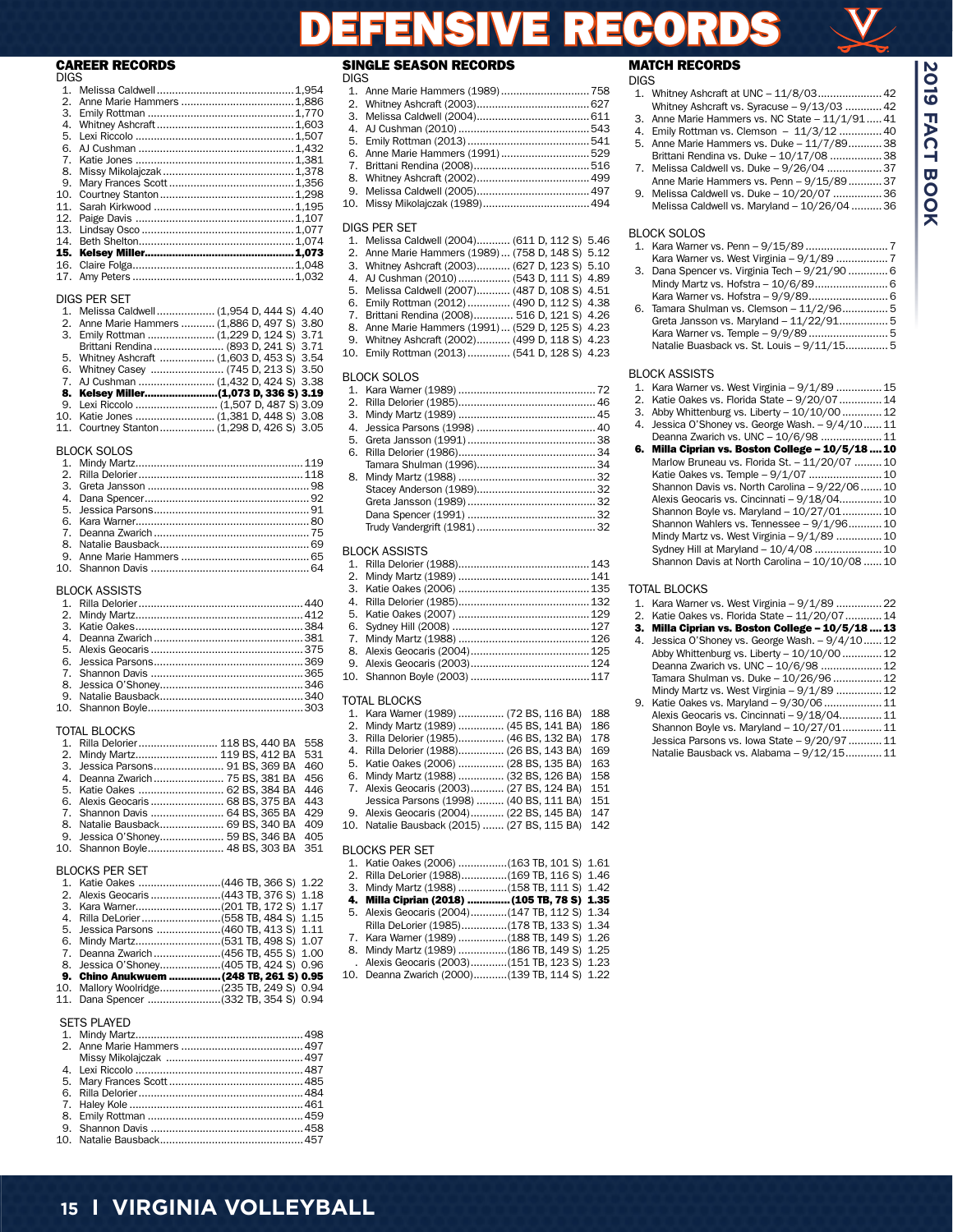| <b>OFFENSIVE RECORDS</b>                 |
|------------------------------------------|
| <b>KILLS</b><br>1.                       |
| 2.                                       |
| 3.                                       |
| 4.                                       |
| 5.                                       |
| 6.                                       |
| 7.                                       |
| 8.                                       |
| 9.                                       |
|                                          |
|                                          |
| KILLS PER SET                            |
| 1.                                       |
| 2.                                       |
| 3.                                       |
| 4.                                       |
| 5.                                       |
| 6.                                       |
| 7.                                       |
| 8.                                       |
| 9.                                       |
| 10.                                      |
|                                          |
| <b>ATTACK ATTEMPTS</b><br>$\mathbf{1}$ . |
| 2.                                       |
| 3.                                       |
| Courtney Stanton (1992) 1,034<br>4.      |
| 5.                                       |
| 6.                                       |
| 7.                                       |
| 8.                                       |
| 9.                                       |
| 10.                                      |
|                                          |
| HITTING PERCENTAGE                       |
| $\mathbf{1}$ .                           |
| 2.<br>.303<br>3.                         |
| .292<br>.274<br>4.                       |
| 5.<br>.264                               |
| .259<br>6.                               |
| 7.<br>.251                               |
| 8.<br>.243                               |
| .243<br>9.                               |
| Chino Anukwuem (2016)<br>10.<br>.240     |
|                                          |
| <b>ASSISTS</b>                           |
| Mary Frances Scott (1996)1598<br>1.      |
| 2.                                       |

## ASSISTS PER SET

|                     | 1. Mary Frances Scott (1996) 12.78 |    |  |  |
|---------------------|------------------------------------|----|--|--|
|                     |                                    |    |  |  |
|                     |                                    |    |  |  |
|                     |                                    |    |  |  |
|                     |                                    |    |  |  |
|                     |                                    |    |  |  |
|                     |                                    |    |  |  |
|                     |                                    |    |  |  |
|                     |                                    |    |  |  |
|                     |                                    |    |  |  |
| <b>SERVICE ACES</b> |                                    |    |  |  |
|                     | 1 Laura Coleman (1981)             | 74 |  |  |

# **DEFENSIVE RECORDS**<br>Digs

| digs per set |  |  |  |  |
|--------------|--|--|--|--|

| <b>BLOCK SOLOS</b> |  |  |  |  |
|--------------------|--|--|--|--|
|                    |  |  |  |  |

#### BLOCK ASSISTS

#### TOTAL BLOCKS

## BLOCKS PER SET

# **MATCH RECORDS**<br>KILLS

| KILLS<br>1. McKenzie Adams vs. Clemson-10/3/10 29                    |
|----------------------------------------------------------------------|
| <b>ATTACK ATTEMPTS</b><br>1. Sarah Kirkwood vs. Duke-9/26/04  83     |
| ATTACK PERCENTAGE<br>1. Chino Anukwuem vs. Saint Louis-9/9/16 .833   |
| <b>ASSISTS</b><br>1. Emily Kirkwood vs. UNC-11/8/03  81              |
| <b>SERVICE ACES</b><br>1. Andrea Fischer vs. Wake Forest-10/27/97  7 |
| <b>DIGS</b><br>1. Melissa Caldwell vs. Duke-9/26/04 37               |
| BLOCK SOLOS                                                          |
| <b>BLOCK ASSISTS</b><br>1. Kara Warner vs. West Virginia-9/1/89 15   |
| <b>TOTAL BLOCKS</b><br>1. Kara Warner vs. West Virginia-9/1/89 22    |
|                                                                      |

RECORDS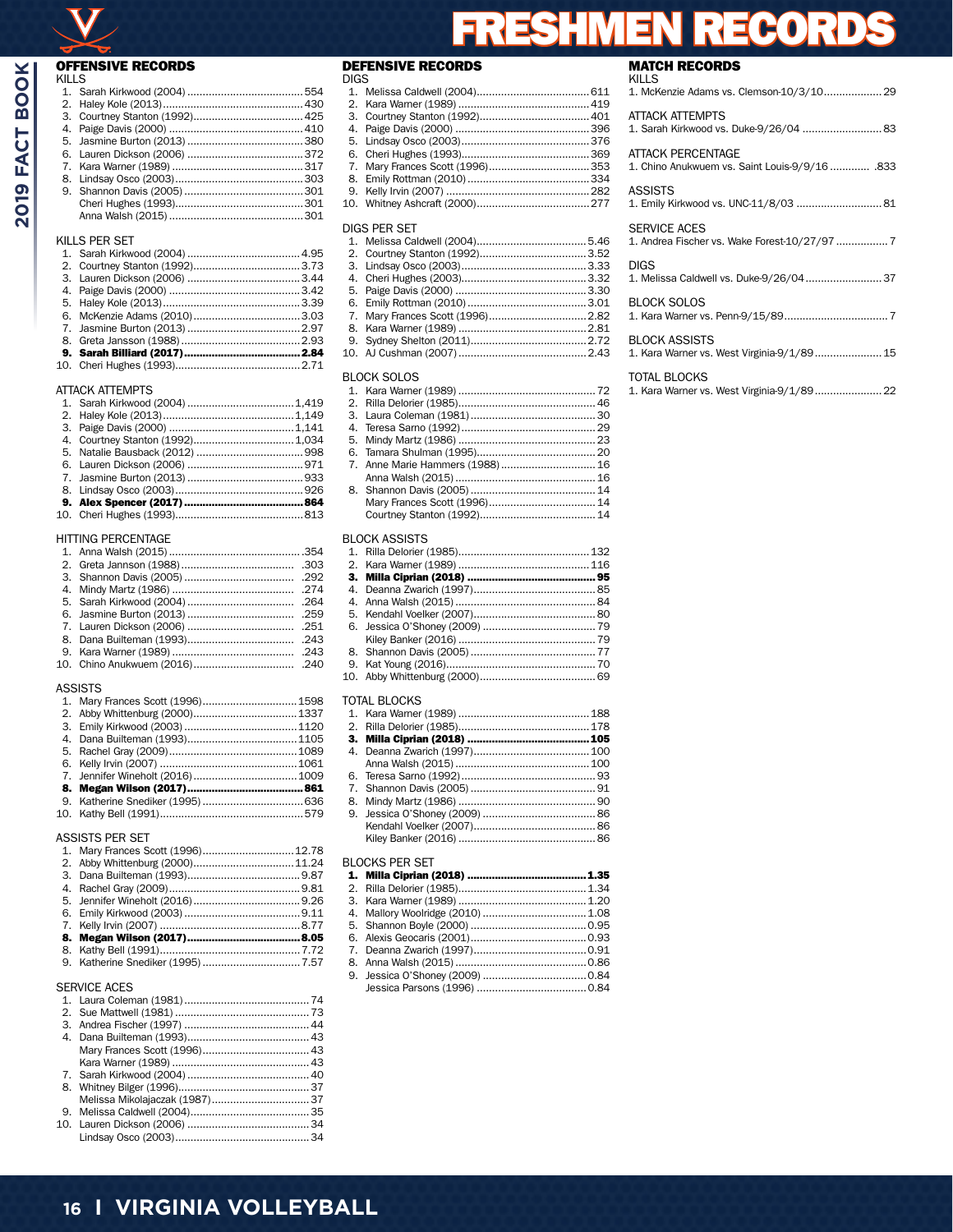

5 – SET MATCH TEAM RECORDS

1. at William & Mary – 11/1/95.......94 2. at N. Carolina – 11/08/03...........88 3. Clemson - 11/25/05........................87 4. Georgia Tech – 10/21/06............85 5. at American – 09/19/15 .............73

1. at N. Carolina – 11/08/03.........269 2. Alabama – 09/04/99 ................263 3. at N. Carolina – 10/27/06.........251 4. at Virginia Tech – 10/09/07.......241 5. at Maryland – 09/30/11............197

1. Clemson – 11/25/05.............. .351 2. Georgia Tech – 10/21/06.......0.291 3. Clemson – 10/03/10.............0.279

1. at Clemson – 11/7/98 ................91 2. at N. Carolina – 11/08/03...........86 3. Clemson – 11/25/05..................82 at N. Carolina – 10/27/06...........82 5. at American – 09/19/15 .............69

1. NC State – 11/1/91..................152 2. at N. Carolina – 11/08/03.........141 3. Duke - 10/17/08.........................126 4. at N. Carolina – 10/27/06.........121 5. at Notre Dame – 11/13/16 .........99

1. vs. Missouri – 9/16/95 ...............16 2. Florida State – 11/11/05 ............ 15 3. Albany – 09/17/05......................14 4. at James Madison – 11/21/01....13 Wake Forest - 10/23/04..............13

1. Boston College – 11/06/16......21.0 2. Florida State – 11/05/04 .........20.0 Virginia Tech – 11/9/18..........20.0 4. Boston College – 10/05/18 ....19.0 Duke – 10/26/96.....................19.0 6. at Virginia Tech – 10/09/07......18.0 at N. Carolina – 10/10/08........18.0

1. Virginia Tech – 9/21/90...............15

1. at Florida State – 11/5/04 ..........34 Virginia Tech – 11/9/18.............34

\*records incomplete prior to 1994

KILLS

ATTACK ATTEMPTS

ATTACK PERCENTAGE

ASSISTS

DIGS

SERVICE ACES\*

TOTAL BLOCKS\*

BLOCK SOLOS\*

BLOCK ASSISTS\*

**2019 FACT BOOK**

**BOOK** 

**FACT** 

**2019** 

#### SINGLE MATCH TEAM RECORDS KILLS

- 1. at Duke 10/13/96................. 95
- 2. at William & Mary 11/1/95..... 94
- 3. at George Mason 11/9/91 ..... 92 Duke – 9/19/00....................... 92
- 5. James Madison 9/23/89 ....... 90

#### **ATTFMPTS**

## 1. at Duke – 10/13/96............... 274

- 2. at UNC 11/8/03.................. 269
- 3. vs. Rice 9/19/99................. 267 4. Alabama – 9/4/99.................. 263
- 5. at Wake Forest 11/17/00..... 259

#### ATTACK PERCENTAGE

- 1. vs. Gardner–Webb 9/20/03 .489
- 2. at Liberty 9/19/95............. .487
- 3. G. Washington 11/7/90 ..... .476
- 4. George Mason 9/18/10 ...... .473
- 5. Georgia Tech 11/10/90...... .466

#### **ASSISTS**

- 1. at Duke 10/13/96................. 91
- at Clemson 11/7/98.............. 91 2. at UNC – 11/8/03.................... 86
- 3. at Clemson 11/7/98.............. 85
- 4. at Rice 9/11/99 .................... 83
- vs. George Mason 11/1/91.... 83

#### DIGS

- 1. NC State 11/1/91 ............... 152
- 2. at UNC 11/8/03.................. 141 3. at Duke – 10/13/96............... 134
- 4. at San Diego 10/16/89 ....... 133
- 5. at UNC 11/11/94................ 126

#### SERVICE ACES\*

- 1. West Virginia 10/27/96 ......... 17
- 2. vs. Missouri 9/16/95............. 16
- 3. Seven times ............................ 15

#### TOTAL BLOCKS\*

- 1. Drexel 9/6/96 ....................... 23 Florida State – 9/20/07............ 23 vs. Maryland – 9/30/06............ 23 4. vs. Cincinnati – 9/18/04........... 21 Boston College – 11/6/16 ........ 21 6. Florida State – 11/5/04............ 20 Drexel – 9/6/96 ...................... 20 at Maryland – 9/30/06............. 20 Virginia Tech – 11/9/18 ............ 20
- 10.at Wake Forest 11/17/00....... 19 Iowa State – 9/20/97............... 19 Duke – 10/26/96 .................... 19 at Hofstra – 9/6/91 ................. 19

#### BLOCK SOLOS\*

- 1. Virginia Tech 9/21/90 ............ 15
- 2. Maryland 11/22/91............... 11
- 3. Drexel 9/6/96 ......................... 9 4. vs. American – 12/2/99.............. 8
- at Clemson 11/2/96................ 8 G. Washington – 11/7/90 ........... 8

#### BLOCK ASSISTS\*

- 1. vs. Cincinnati 9/18/04 ............. 36
- 2. at Florida State 11/5/04........... 34 Virginia Tech – 11/9/18 ............ 34
- 4. at Liberty 10/10/00............... 32 DePaul – 10/14/88 .................. 32

**17 I VIRGINIA VOLLEYBALL**

\*records incomplete prior to 1994

## **ALL-TIME TEAM MATCH RECORDS**

#### 3 – SET MATCH TEAM RECORDS

#### KILLS

- 1. Florida State 10/14/06 ............60 North Carolina – 10/14/07..........60 Duke – 10/22/04........................60 4. at Notre Dame – 11/22/13 ..........57 5. East Carolina – 09/02/11 ...........55 ATTACK ATTEMPTS 1. Clemson – 11/2/07..................169 2. at Boston College – 11/5/05.....159 3. at North Carolina – 11/9/07......157
- 4. at Clemson 10/5/12 ..............137
- 5. North Carolina 11/21/15........134

#### ATTACK PERCENTAGE

- 1. vs. Gardner Webb 9/20/03 .489
- 2. at Liberty 9/19/95 ............... .487 3. George Washington – 11/7/90 .476
- 4. George Mason 9/18/10 ....... .473
- 5. Georgia Tech 11/10/90........ .466

#### **ASSISTS**

- 1. Duke 10/22/04........................59 2. Florida State – 10/14/06 ............58 3. Georgia Tech – 11/25/06............57 4. at Notre Dame – 11/22/13 .........55
- 5. at Boston College 10/16/15.....52

#### DIGS

- 1. at North Carolina 11/9/07........83 2. at Duke – 10/21/03....................71
- 3. at North Carolina 10/23/10......69
- Clemson 11/02/07..................69
- 5. at Notre Dame 11/12/17 .........66

#### SERVICE ACES\*

- 1. West Virginia 10/27/96............17 2. Maryland – 11/03/06 .................15 William & Mary – 09/07/02.........15 4. vs. Centenary – 08/26/06...........14
- Miami 11/12/05......................14 Appalachian State – 09/16/05....14

#### TOTAL BLOCKS\*

|  | 1. vs. Maryland - 9/30/06  19  |  |
|--|--------------------------------|--|
|  | 2. Stanford - 08/31/01  13.0   |  |
|  | William & Mary - 09/07/02 13.0 |  |
|  | vs. Marquette - 09/09/06 13.0  |  |
|  | Georgia Tech - 11/14/15  13.0  |  |
|  | Georgia Tech - 10/07/16  13.0  |  |
|  | Wake Forest - 10/28/18  13.0   |  |
|  |                                |  |

## BLOCK SOLOS\*

1. vs. George Washington – 11/7/90. 8

#### BLOCK ASSISTS\*

1.

\*records incomplete prior to 1994

## 4 – SET MATCH TEAM RECORDS

#### KILLS

| 3. Davidson - 09/07/01  77       |
|----------------------------------|
| 4. at Miami - 11/11/06  75       |
| 5. at Virginia Tech - 10/23/1371 |
|                                  |

#### ATTACK ATTEMPTS

- 1. at Duke 10/13/96..................274 2. at Duke – 11/19/05..................225
- 3. at Duke 09/26/04..................223
- 4. vs. N. Carolina 11/22/02 .......217 at North Carolina – 10/01/04....217

#### ATTACK PERCENTAGE

- 1. George Mason 9/22/90 ....... .459
- 2. at Notre Dame 10/27/13 ..... .363 3. Liberty – 09/17/05 ................. .362
- 4. at Miami 11/11/06.............. .357

#### ASSISTS

1. at Duke – 10/13/96....................91 2. Duke – 10/07/05........................76 3. at Miami – 11/11/06..................71 4. Florida State – 10/09/04 ............70 5. at Virginia Tech – 10/23/13.........66

#### DIGS

- 1. at Duke 10/13/96..................134 2. vs. N. Carolina – 11/22/02 .......110 3. at Duke – 11/19/05..................107 4. at N. Carolina – 10/01/04.........105
- 5. at Duke 10/15/16....................97

#### SERVICE ACES\*

| 1. NC State - 10/11/03 15       |  |
|---------------------------------|--|
| East Carolina - 9/2/06  15      |  |
| Pittsburgh - 10/02/15  15       |  |
|                                 |  |
| at Florida State - 09/22/17  10 |  |

#### TOTAL BLOCKS\*

- 1. Drexel 9/6/96..........................23 Florida State – 9/20/07 ..............23
- 3. vs. Cincinnati 09/18/04 ........21.0
- 4. N. Carolina 09/22/06............18.0 5. at NC State – 10/15/11...........16.0
- Wake Forest 10/20/12.......... 16.0

#### BLOCK SOLOS\*

1. Drexel – 9/6/96............................ 9

\*records incomplete prior to 1994

1. vs. Cincinnati 9/18/04................36

#### BLOCK ASSISTS\*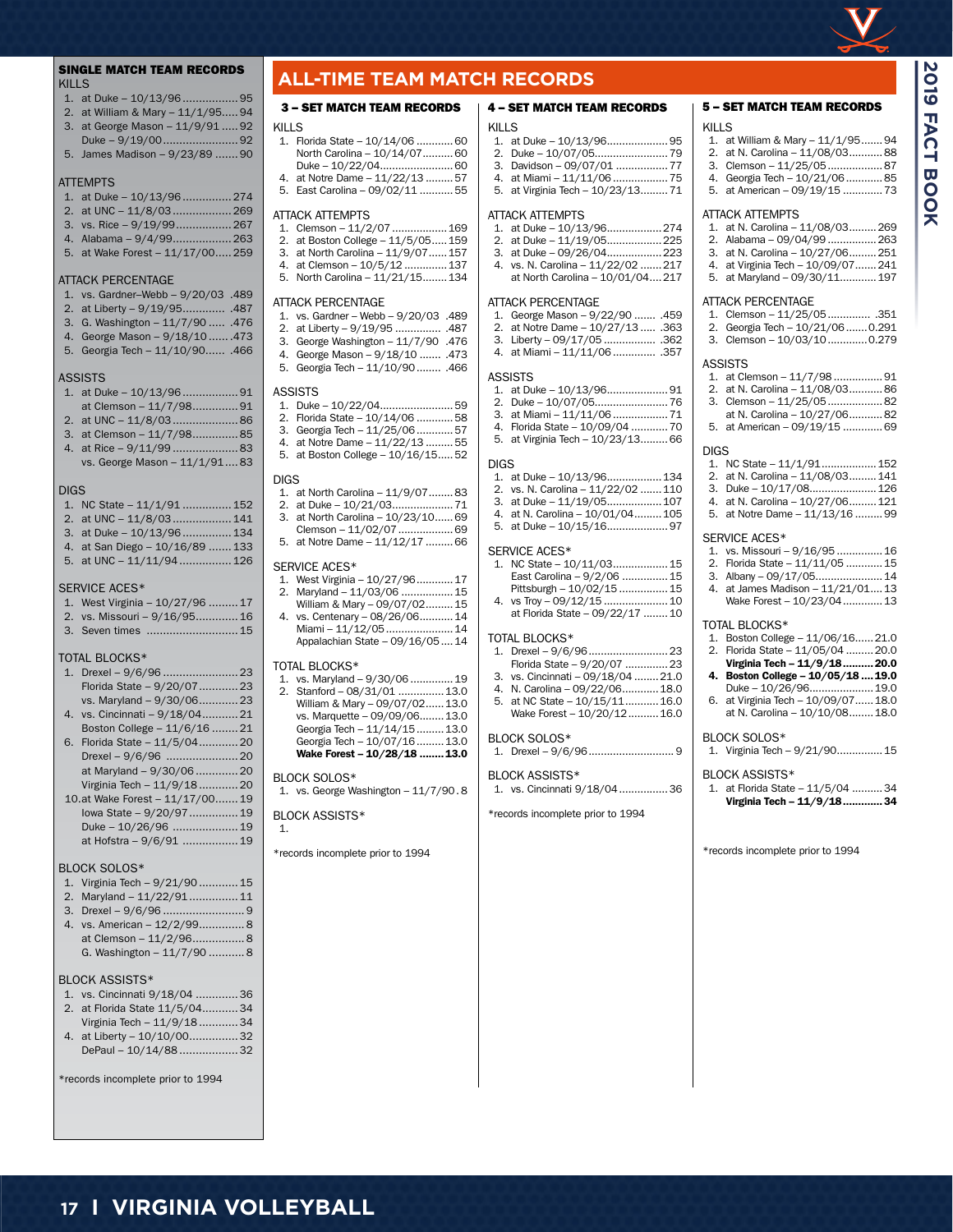## *RALLY-SCORING ERA* KILLS

|  | 1. at North Carolina - 11/8/0388          |                 |
|--|-------------------------------------------|-----------------|
|  | 2. Clemson - 11/25/0587                   |                 |
|  | $2 \cdot \text{Exercise}$ Task $10/21/06$ | O <sub>th</sub> |

3. Georgia Tech – 10/21/06............85 4. Duke – 10/7/05..........................79

#### 5. Davidson – 9/7/01......................77

#### **ATTEMPTS**

- 1. at North Carolina 11/8/03......269
- 2. at North Carolina 10/27/06....251 3. at Virginia Tech – 10/9/07.........241
- 4. at Duke 11/19/05..................225
- 5. at Duke 9/26/04....................223

#### ATTACK PERCENTAGE

- 1. vs. Gardner Webb 9/20/03 .489
- 2. George Mason 9/18/10 ....... .473
- 3. at Boston College 11/26/14. .453
- 4. at Notre Dame 10/27/13 ..... .363 5. Liberty – 9/17/05 ................... .362

#### **ASSISTS**

- 1. at North Carolina 11/8/03........86 2. Clemson – 11/25/05..................82 Georgia Tech – 10/21/06............82
- at N. Carolina; 10/27/06 ............82
- 5. Duke 10/7/05..........................76

#### DIGS

- 1. at North Carolina 11/8/03......141
- 2. Duke 10/17/08......................126
- 3. at North Carolina 10/27/06....121
- 4. vs. North Carolina 11/22/02 ..110 5. at Duke – 11/19/05..................107

#### SERVICE ACES

1. Maryland – 11/3/06....................15 William & Mary – 9/7/02.............15 NC State – 10/11/03....................15 East Carolina – 9/2/06 ...............15 Florida State – 11/11/05 ............15

#### TOTAL BLOCKS

- 1. Florida State 9/20/07 ..............23
- 2. vs. Cincinnati 9/18/04 .............21
- 3. Boston College; 11/06/16 .......21.0 4. Florida State; 11/05/04...........20.0
- Virginia Tech 11/9/18............20.0
- 1. at Maryland 9/30/06................19 Boston College; 10/05/18 .......19.0

**18 I VIRGINIA VOLLEYBALL**

## SINGLE MATCH TEAM RECORDS **TEAM MATCH RECORDS AFTER RALLY SCORING (SINCE 2001)**

#### 3 – SET MATCH TEAM RECORDS 4 – SET MATCH TEAM RECORDS

#### KILLS 1. Florida State – 10/14/06 ............60 North Carolina – 10/14/07...........60 Duke – 10/22/04 .......................60 4. at Notre Dame – 11/22/13-.........57 5. East Carolina – 09/02/11 ...........55 ATTACK ATTEMPTS 1. Clemson – 11/2/07..................169 2. at Boston College – 11/5/05.....159 3. at North Carolina – 11/9/07......157

- 4. at Clemson 10/05/12............137
- 5. North Carolina 11/21/15........134

#### ATTACK PERCENTAGE

- 1. vs. Gardner Webb 9/20/03 .489
- 2. George Mason 9/18/10 ....... .473
- 3. at Boston College 11/26/14. .453

#### ASSISTS

- 1. Duke 10/22/04 .......................59
- 2. Florida State 10/14/06 ............58
- 3. Georgia Tech 11/25/06............57
- 4. at Notre Dame 11/22/13 .........55 5. at Boston College – 10/16/15.....52
- 

#### DIGS

- 1. at North Carolina 11/9/07........83 2. at Duke – 10/21/03....................71
- 3. at North Carolina 10/23/10...... 69
- Clemson 11/2/07....................69
- 5. at Notre Dame 11/12/17 .........66

#### SERVICE ACES

|    | Maryland - 11/3/06 15           |  |
|----|---------------------------------|--|
|    | William & Mary - 9/7/02 15      |  |
| 3. | vs. Centenary - 8/26/06 14      |  |
|    | Miami - 11/12/05  14            |  |
|    | Appalachian State - 9/16/05  14 |  |
|    |                                 |  |

#### TOTAL BLOCKS

| 1. at Maryland - 9/30/06 19   |  |
|-------------------------------|--|
| 2. #10 Stanford - 8/31/01  13 |  |
| William & Mary - 9/7/02 13    |  |
| vs. Marquette - 9/9/06 13     |  |
| Georgia Tech - 11/14/15  13.0 |  |
| Georgia Tech - 10/7/16  13    |  |
|                               |  |

KILLS 1. Duke – 10/7/05..........................79 2. Davidson – 9/7/01......................77 3. at Miami – 11/11/06..................75 4. at Virginia Tech – 10/23/13.........71 5. at Ohio – 09/11/11 ....................69

#### ATTACK ATTEMPTS

- 1. at Duke 11/19/05..................225 2. at Duke – 9/26/04....................223 3. vs. North Carolina – 11/22/02 ..217
- at North Carolina  $10/1/04$ ...... 217
- 5. at Duke 10/15/16..................195

#### ATTACK PERCENTAGE

- 1. at Notre Dame 10/27/13 ..... .363
- 2. Liberty 9/17/05 ................... .362
- 3. at Miami 11/11/06.............. .357

#### ASSISTS

- 1. Duke 10/7/05..........................76
- 2. at Miami 11/11/06..................71 3. Florida State – 10/9/04 ..............70
- 4. at Virginia Tech 10/23/13.........66
- 5. James Madison 08/31/13........65 Clemson – 09/26/14..................65

#### DIGS

- 1. vs. North Carolina 11/22/02 ..110
- 2. at Duke 11/19/05..................107
- 3. at North Carolina 10/1/04......105 4. at Duke – 10/15/16....................97
- 5. Clemson 11/03/12..................91

#### SERVICE ACES

| 1. NC State - 10/11/03 15       |
|---------------------------------|
| East Carolina - 9/2/06  15      |
| Pittsburgh - 10/2/15  15        |
| 4. vs. Troy - 09/12/15  10      |
| at Florida State - 09/22/17  10 |

#### TOTAL BLOCKS

- 1. Florida State 9/20/07 ..............23
- 2. vs. Cincinnati 9/18/04 .............21
- 3. North Carolina 9/22/06............18
- 4. at NC State 10/15/11...........16.0
- Wake Forest 10/20/12.......... 16.0

#### 5 – SET MATCH TEAM RECORDS

#### KILLS

- 1. at North Carolina 11/8/03........88 2. Clemson – 11/25/05..................87 3. Georgia Tech – 10/21/06............85
- 4. at American; 09/19/15...............73 5. Virginia Tech; 11/25/16 ..............71

#### ATTACK ATTEMPTS

- 1. at North Carolina 11/8/03......269 2. at North Carolina – 10/27/06....251 3. at Virginia Tech – 10/9/07.........241 4. at Maryland; 09/30/11 .............197
- 5. Duke; 09/24/16 .......................191

#### ATTACK PERCENTAGE

- 1. Clemson 11/25/05.............. .351
- 2. Georgia Tech 10/21/06........ .291 3. Clemson – 10/3/10................ .279
	-

#### ASSISTS

- 1. at North Carolina 11/8/03........86 2. Clemson – 11/25/05..................82 Georgia Tech – 10/21/06............82 at N. Carolina; 10/27/06 ............82 4. at American; 09/19/15...............69
- 5. Boston College; 10/05/18 ..........68

#### DIGS

SERVICE ACES

TOTAL BLOCKS

- 1. at North Carolina 11/8/03......141
- 2. Duke 10/17/08......................126 3. at North Carolina – 10/27/06....121 4. at Notre Dame; 11/13/16...........99 5. at Maryland; 09/30/11 ...............93

1. Florida State – 11/11/05 ............15 2. UAlbany – 9/17/05 .....................14 3. at James Madison – 11/21/01....13 Wake Forest - 10/23/04.............13 5. UNCW; 09/07/18 .......................10

1. Boston College; 11/06/16 .......21.0 2. Florida State; 11/05/04...........20.0 Virginia Tech – 11/9/18............20.0 4. Boston College; 10/05/18 .......19.0 5. at Virginia Tech; 10/09/07 .......18.0 at N. Carolina; 10/10/08 ............18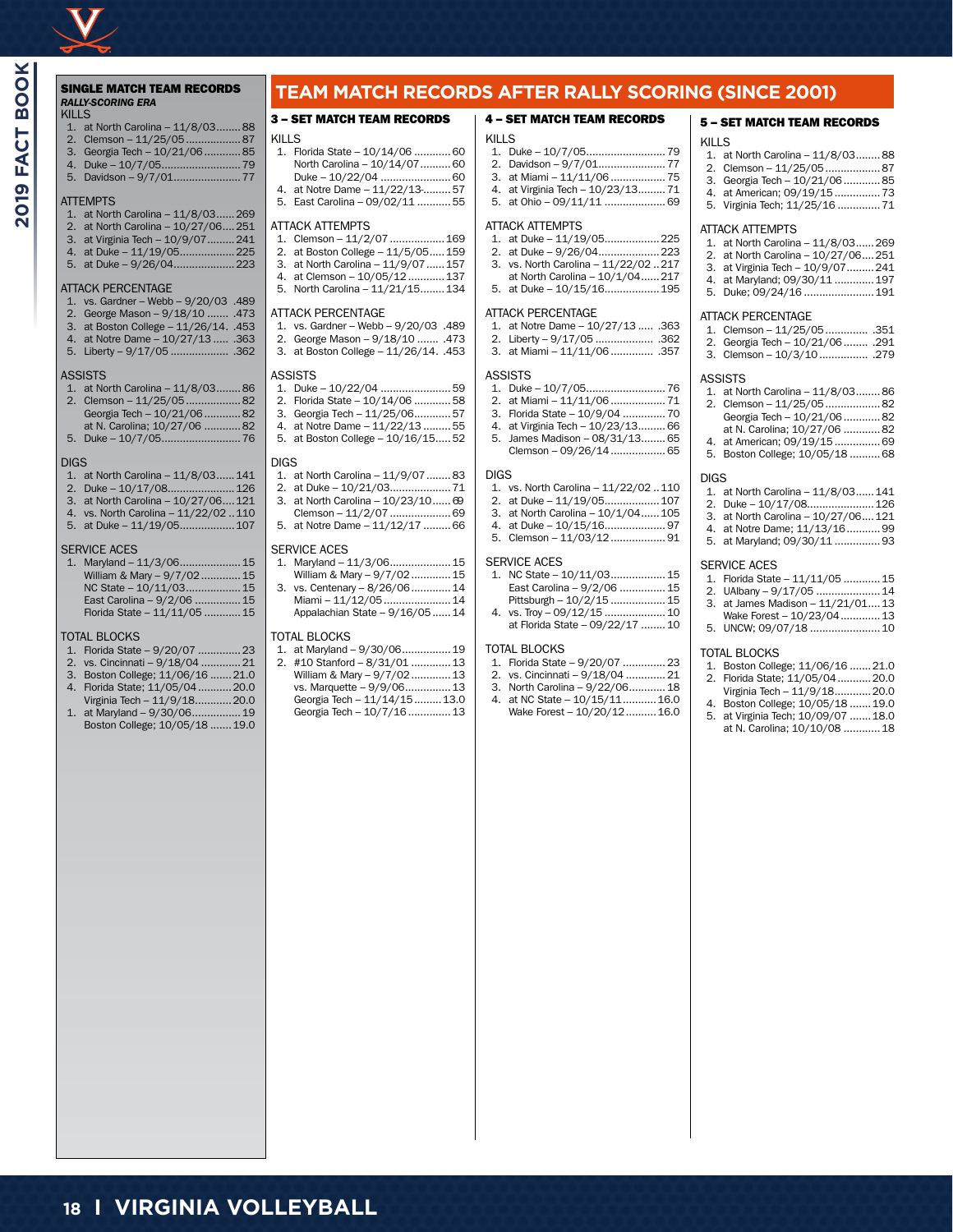

**2019 FACT BOOK**

FACT BOOK

# **ALL-TIME INDIVIDUAL MATCH RECORDS**

## 3 – SET MATCH RECORDS

#### KILLS

- 1. Sarah Kirkwood, Maryland 10/6/07 ..................25
- 2. Sarah Kirkwood, William & Mary 09/01/04 .......22
- 3. Sarah Kirkwood, Norfolk State 09/01/07 ..........22 4. Tori Janowski, Montana – 08/31/13.....................21
- 5. Sarah Billiard, Ohio 09/09/17...........................18

#### ATTACK ATTEMPTS

- 1. Simone Asque, at Maryland  $10/23/09$ ................49<br>2. Lauren Dickenson, at LINIV 08/25/07 2. Lauren Dickenson, at UNLV – 08/25/07...............48
- Sarah Kirkwood, at Michigan 09/08/06.............48
- Alex Spencer, at Notre Dame 11/12/17 ............ 46 Sarah Billiard, Ohio – 09/09/17...........................46

#### ATTACK PERCENTAGE

- 1. Amy Mitchell at Liberty 9/19/95.................... .923
- 2. Shannon Boyle, vs. Boise State 09/19/03 .....909
- 3. Natalie Bausback, vs BC 11/26/14................733 4. Sarah Kirkwood, vs Centenary – 08/26/06 .......706
- Shannon Boyle, vs UAB 08/29/03 .................706

## **ASSISTS**

- 1. Stacey Anderson, William & Mary 9/23/89........ 73<br>2. Emily Kirkwood. Clemson 11/12/04.................. 52 Emily Kirkwood, Clemson - 11/12/04.................52
- Emily Kirkwood, at Georgia Tech 11/25/06.......52 4. Emily Kirkwood, Florida State – 10/14/06...........51
- Emily Kirkwood, Duke 10/24/04 ......................51

#### SERVICE ACES

1. Sarah Kirkwood, App. St. – 9/16/05...................... 9 Paige Davis, at James Madison – 09/02/03.......... 6 Sarah Kirkwood, Centenary – 08/26/06................ 6 Sarah Kirkwood, NC State – 10/12/07.................. 6 Sarah Kirkwood, NC State – 10/28/06.................. 6

#### DIGS

- 1. Melissa Caldwell, Clemson 11/12/04 ................ 27<br>2. Kelsey Miller, at Notre Dame 11/12/17 ............ 26
- 2. Kelsey Miller, at Notre Dame 11/12/17............26 3. Lexi Riccolo, N. Carolina – 11/21/15-..................24
- Melissa Caldwell, Clemson 11/02/07 ..............24 5. Emily Rottman, East Carolina – 09/02/11...........23

#### BLOCK SOLOS

| טשטעו שטבעט |  |
|-------------|--|
|             |  |

#### TOTAL BLOCKS

- 1. Katie Oakes at Maryland 9/30/06 .................... 11<br>2. Emily Perilli. Boston College 09/30/05 ............. 10
- 2. Emily Perilli, Boston College 09/30/05.............10 Milla Ciprian, Wake Forest 10/28/18 ..............10 3. Alexis Geocaris, at LSU – 08/29/03...................... 9 Katie Oakes, vs Miami – 08/26/06....................... 9 Katie Oakes, Miami – 11/12/05........................... 9 Simona Kuipers, #10 Stanford – 08/31/01........... 9

## 4 – SET MATCH RECORDS

#### KILLS

- 
- 1. Deanna Zwarich at Virginia Tech 10/21/00.........35<br>2. Simone Asque. vs Valparaiso 08/27/10............30 2. Simone Asque, vs Valparaiso –  $08/27/10$ .............30<br>3. Sarah Kirkwood Duke –  $10/07/05$
- 3. Sarah Kirkwood, Duke 10/07/05 ......................29
- Simone Asque, Wake Forest 10/17/10 ............. 28 Sarah Kirkwood, at #20 Louisville – 09/03/04.....28

#### ATTACK ATTEMPTS

- 1. Sarah Kirkwood vs. Duke 9/26/04....................83 2. Simone Asque, at Miami – 09/26/10...................73
- Haley Kole, Wake Forest 09/23/16-....................... 69 Simone Asque, vs Valparaiso – 09/27/10............69

#### ATTACK PERCENTAGE

- 1. Stacey Anderson, George Mason 9/22/89..... .750 Jessica Parsons, Col. of Charleston – 11/9/96 .750 Jessica O'Shoney, Ga Tech – 10/1/10.............. .750
- 4. Jessica O'Shoney, vs Delaware 09/28/10 .......619
- 5. Katie Oakes, vs Miss State 09/10/05.............609

#### **ASSISTS**

- 1. Emily Kirkwood, Duke 11/7/05 .........................69
- 2. Emily Kirkwood, at Virginia Tech 11/01/05 ........65 3. Emily Kirkwood, Florida State – 10/09/04............63
- Emily Kirkwood, Virginia Tech 10/30/04 ............63 5. Lauren Fuller, Clemson – 09/26/14 .....................58

#### SERVICE ACES

- 1. Kayla Sears, Pittsburgh 10/2/15 ........................ 9
- 2. Sarah Kirkwood, vs Texas Tech 08/24/07............ 7
- 3. Sarah Kirkwood, Wake Forest 10/08/05.............. 7
- 4. Kayla Sears, Alabama 09/06/14......................... 5 Lauren Fuller, Notre Dame – 10/23/15................... 5 Megan Wilson, at Florida State – 09/22/17............ 5 Morgan Blair, Seton Hall – 09/20/13 ..................... 5 Natalie Bausback, Pittsburgh – 10/02/15.............. 5

#### DIGS

- 1. Whitney Ashcraft vs. Syracuse 9/13/03 ............42
- 2. Emily Rottman, Clemson 11/03/12...................40
- 3. Melissa Caldwell, at Duke 09/26/04.................37
- Kelsey Miller, at Georgia Tech 11/4/18 ........... 33 5. Lexi Riccolo, at Duke – 10/15/16 ........................30
- 

#### BLOCK SOLOS

1. Kara Warner, West Virginia – 9/1/89 ...................... 7

#### BLOCK ASSISTS

1. Kara Warner, West Virginia – 9/1/89 ....................15

#### TOTAL BLOCKS

- 1. Kara Warner, West Virginia 9/1/8922................22
- 2. Katie Oakes, Florida State 09/20/07 ................ 14<br>3. Alexis Geocaris vs Cincinnati 09/18/04 11
- 3. Alexis Geocaris, vs Cincinnati 09/18/04............11
- Natalie Bausback, at Alabama 09/12/15 .......... 11<br>5 Mallory Woolridge at NC State 10/15/11

## Mallory Woolridge, at NC State - 10/15/11.......... 10

## 5 – SET MATCH RECORDS

#### KILLS

- 1. Deanna Zwarich, Duke 9/19/00........................40 2. McKenzie Adams, Clemson – 10/03/10...............29 Simone Asque, Miami – 11/01/09.......................29 Haley Kole, Virginia Tech – 11/25/16...................29
- 5. Paige Davis, at N. Carolina 11/08/03................28 ATTACK ATTEMPTS

- 1. Simone Asque, Miami 11/1/09.........................82 2. Sarah Kirkwood, Wake Forest – 11/23/07............75
- Simone Asque, at Boston College 10/24/09 ..... 75
- 4. Haley Kole, Duke 09/24/16..............................67 5. Simone Asque, at Maryland – 09/30/11..............64

#### ATTACK PERCENTAGE

- 1. Stacey Anderson, James Madison 9/23/89... .714
- 2. Jessica O'Shoney, Florida State 10/31/10.......650
- 3. Natalie Bausback, Youngstown St. 09/12/14 ..533
- 4. Alexis Geocaris, Clemson 11/10/01 ...............522

#### ASSISTS

- 1. Emily Kirkwood at North Carolina 11/8/03 ........81 2. Beth Wildermuth, Clemson – 10/03/10 ................ 73<br>3. Emily Kirkwood. Clemson – 11/25/05 ................... 72
- 3. Emily Kirkwood, Clemson 11/25/05..................72
- 4. Lauren Fuller, at Clemson 11/02/13 .................60 Lauren Fuller, at Syracuse – 10/18/15.................60

|             | <b>SERVICE ACES</b>                                |
|-------------|----------------------------------------------------|
|             |                                                    |
| 2.          | Sarah Kirkwood, Albany - 09/17/05  6               |
|             | Jelena Novakovic, UNCW - 09/07/18 6                |
|             | 4. Paige Davis, at James Madison - 11/21/015       |
|             | Emily Kirkwood, Wake Forest - 10/23/045            |
|             | Jenny Harmon, at James Madison - 11/21/01 5        |
|             | Sarah Kirkwood, at Florida State - 11/10/06  5     |
| <b>DIGS</b> |                                                    |
|             | 1. Whitney Ashcraft at North Carolina - 11/8/03 42 |
| 2.          | Brittani Rendina, Duke - 10/17/08 38               |
| 3.          | Melissa Caldwell, at Duke - 10/20/07  36           |
|             | Melissa Caldwell, at Maryland - 10/26/04 36        |
|             | 5. Lexi Riccolo, at Notre Dame - 11/13/16 32       |
|             |                                                    |
|             | <b>BLOCK SOLOS</b>                                 |
|             |                                                    |
|             | <b>BLOCK ASSISTS</b>                               |
|             | 1. Abby Whittenburg at Liberty - 10/10/00  12      |
|             |                                                    |
|             | <b>TOTAL BLOCKS</b>                                |
| 1.          | Milla Ciprian, Boston College - 10/05/18  13       |
| 2.          | Abby Whittenburg, at Liberty - 10/10/00 12         |
|             | Jessica O'Shoney, GW - 09/04/10  12                |
| 4.          | Shannon Boyle, Maryland - 10/27/01  11             |
| 5.          | Alexis Geocaris, at Florida State - 11/05/04 10    |
|             | Shannon Davis, at Virginia Tech - 10/09/07  10     |
|             | Shannon Davis, at N. Carolina - 10/10/08 10        |
|             | Sydney Hill, vs lowa - 09/06/08 10                 |
|             | Chino Anukwuem, vs Charleston - 09/17/16  10       |
|             |                                                    |

Kiley Banker, Boston - 11/06/16............................. 10 Natalie Bausback, vs Saint Louis – 09/11/15--.....10

- 
- Haley Kole, at Duke 10/15/16..........................73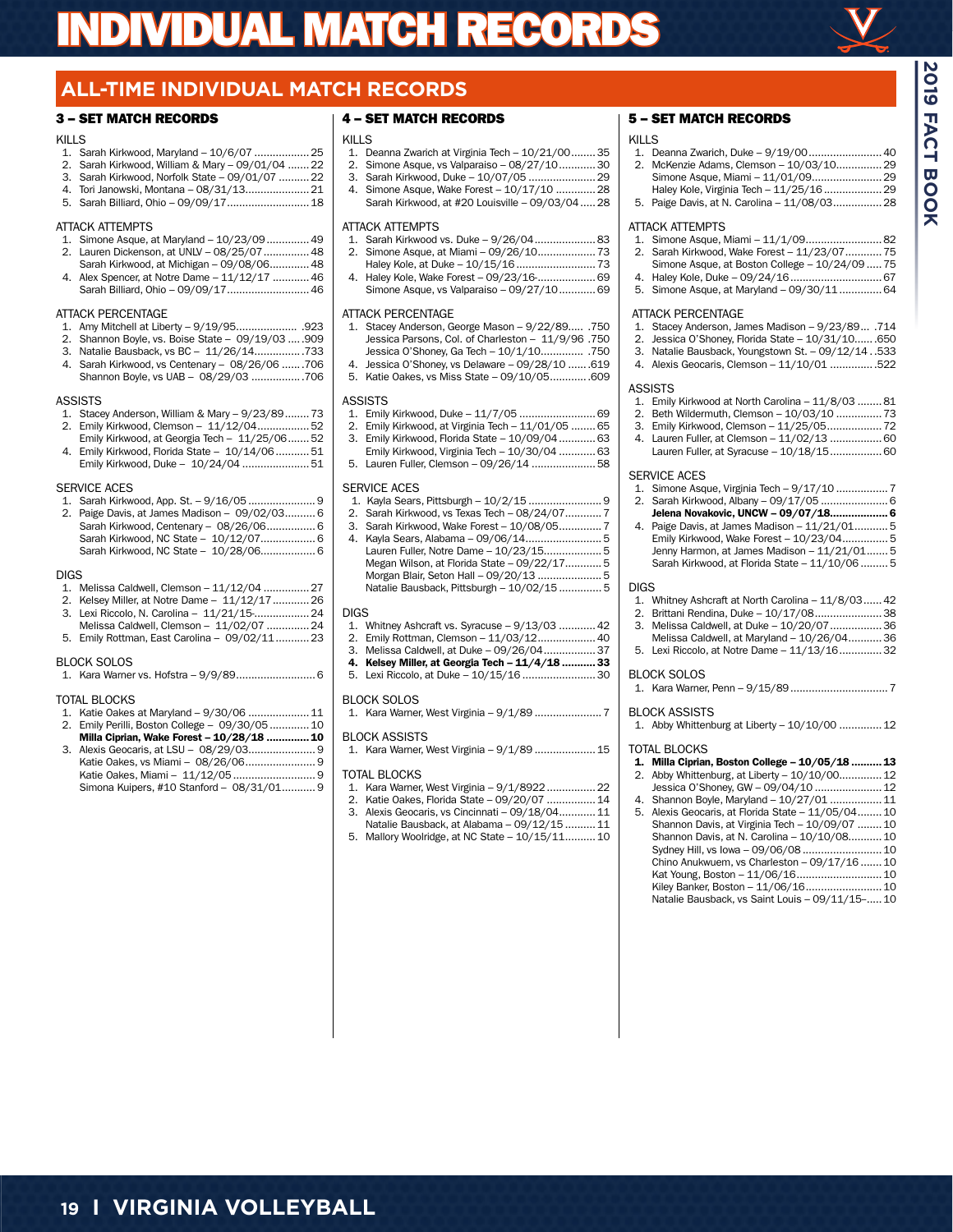

## **INDIVIDUAL MATCH RECORDS SINCE RALLY SCORING (2001)**

#### 3 – SET MATCH RECORDS

#### KILLS

| ៶៲∟∟∪ |                                              |  |
|-------|----------------------------------------------|--|
|       |                                              |  |
|       | 2. Sarah Kirkwood, William & Mary - 9/1/0422 |  |

|  |  | 3. Sarah Kirkwood, Norfolk St. - 9/1/07 22 |
|--|--|--------------------------------------------|
|  |  |                                            |

4. Tori Janowski, Montana – 08/31/13 .........................21 5. Sarah Billiard, Ohio – 09/09/17................................18

#### ATTACK ATTEMPTS

- 1. Simone Asque at Maryland 10/23/09 ...................49
- 2. Lauren Dickenson at UNLV 8/25/07 ......................48 3. Sarah Kirkwood at Michagan – 9/8/06.....................48
- 4. Alex Spencer, at Notre Dame 11/12/17.................46 Sarah Billiard, Ohio – 09/09/17................................46

#### ATTACK PERCENTAGE

- 1. Shannon Boyle vs. Boise St. 9/19/03. .................. .909<br>2. Natalie Bausback vs. RC 11/26/14
- 2. Natalie Bausback vs. BC 11/26/14................... .733 3. Sarah Kirkwood vs. Centenary – 8/26/06............. .706 Shannon Boyle vs. UAB – 8/29/03....................... .706
- **ASSISTS**
- 
- 1. Emily Kirkwood, Clemson 11/12/04 ......................52 Emily Kirkwood at Georgia Tech – 11/25/06.............52
- Emily Kirkwood, Florida State 10/14/06................51 Emily Kirkwood, Duke – 10/22/04............................51
- 5. Lauren Fuller, at Boston College 10/16/15.............49

#### SERVICE ACES

#### DIGS

|  | .<br>. | $\cdots$ |  |
|--|--------|----------|--|

- 2. Kelsey Miller, at Notre Dame 11/12/17..................26 3. Lexi Riccolo, N. Carolina – 11/21/15-........................24
- Melissa Caldwell, Clemson 11/02/07....................24
- 5. Emily Rottman, East Carolina 09/02/11.................23

#### TOTAL BLOCKS

- 1. Katie Oakes at Maryland 9/30/06.........................11 2. Emily Perilli, Boston College – 9/30/05.....................10 Milla Ciprian, Wake Forest – 10/28/18.......................10 4. Alexis Geocaris at LSU – 8/29/03 ..............................9
- Katie Oakes vs. Miami 8/26/06...............................9 Katie Oakes, Miami – 11/12/05.................................9 Simona Kuipers, #10 Stanford – 8/31/01..................9

#### 4 – SET MATCH RECORDS

# KILLS<br>1. S

- 1. Simone Asque vs. Valparaiso 8/27/10 ..................30
- 2. Sarah Kirkwood, Duke 10/7/05.............................29 3. Simone Asque, Wake Forest – 10/17/10..................28
- Sarah Kirkwood at #20 Louisville 9/3/04...............28
- 5. Sarah Billiard, George Mason 09/08/18................25

#### ATTACK ATTEMPTS

- 1. Sarah Kirkwood at Duke 9/26/04..........................83
- 2. Simone Asque at Miami 9/26/10..........................73 3. Simone Asque vs. Valparaiso – 9/27/10 ..................69
- 

#### ATTACK PERCENTAGE

- 1. Jessica O'Shoney, Ga Tech 10/1/10 .................. .750
- 2. Jessica O'Shoney vs. Delaware 9/28/10 .......... .619
- 3. Katie Oakes vs. Miss. St. 9/10/05.................... .609

#### **ASSISTS**

- 1. Emily Kirkwood, Duke 11/7/05..............................69
- 2. Emily Kirkwood at Virginia Tech 11/1/05................65
- 3. Emily Kirkwood, Florida State 10/9/04...................63
- Emily Kirkwood, Virginia Tech 10/30/04.................63
- 5. Lauren Fuller, Clemson 09/26/14..........................58

#### SERVICE ACES

- 1. Kayla Sears, Pittsburgh 10/2/15.... 2. Sarah Kirkwood vs. Texas Tech – 8/24/07..................7
- Sarah Kirkwood, Wake Forest 10/8/05 ....................7 Kayla Sears, Alabama – 09/06/14 ..............................5 Lauren Fuller, Notre Dame – 10/23/15.......................5 Megan Wilson, at Florida State – 09/22/17................5 Morgan Blair, Seton Hall – 09/20/13..........................5 Natalie Bausback, Pittsburgh – 10/02/15...................5

- $DIGS$ <br> $1.$ 1. Whitney Ashcraft vs. Syracuse – 9/13/03.................42
- 2. Emily Rottman, Clemson 11/3/12........................40
- 3. Melissa Caldwell at Duke 9/26/04.........................37
- 4. Kelsey Miller, at Georgia Tech 11/4/18................33
- Lexi Riccolo, at Duke 10/15/16.................................30

#### TOTAL BLOCKS

- 1. Kara Warner, West Virginia 9/1/89.........................22
- 2. Katie Oakes, Florida State 9/20/07.......................14 3. Alexis Geocaris vs. Cincinnati – 9/18/04 ..................11 Natalie Bausback, at Alabama – 09/12/15...............11
- 
- 4. Mallory Woolridge, at NC State 10/15/11..............10 5. Natalie Bausback, vs UIC - 08/29/14 ...........................9 Natalie Bausback, vs Eastern Michigan – 08/30/14...9 Natalie Bausback, Pittsburgh – 11/23/14...................9

#### 5-SET MATCH RECORDS

## KILLS<br>1. M

- McKenzie Adams, Clemson-10/3/10................ 29 Simone Asque, Miami-11/1/09........................ 29
- 3. Paige Davis at North Carolina-11/8/03............. 28 Paige Davis, at N. Carolina - 11/08/03........... 28
- 5. Haley Kole, Duke 09/24/16......................... 25 Tori Janowski, Liberty – 09/15/12................... 25

#### ATTACK ATTEMPTS

- 1. Simone Asque, Miami-11/1/09........................ 82 2. Sarah Kirkwood, Wake Forest-11/23/07........... 75 Simone Asque at Boston College-10/24/09 ..... 75 4. Haley Kole, Duke – 09/24/16......................... 67
- 5. Simone Asque, at Maryland 09/30/11 ......... 64

#### ATTACK PERCENTAGE

- 1. Jess O'Shoney, FSU-10/31/10 ..................... .650
- 2. Natalie Bausback vs. YSU............................. .533 3. Alexis Geocaris, Clem-11/10/01................... .522

#### **ASSISTS**

- 1. Emily Kirkwood at North Carolina-11/8/03 ....... 81
- 2. Beth Wildermuth, Clemson-10/3/10 ................ 73
- 3. Emily Kirkwood, Clemson-11/25/05................. 72
- 4. Lauren Fuller, at Clemson 11/02/13 ............ 60 Lauren Fuller, at Syracuse – 10/18/15............ 60

#### SERVICE ACES

- 1. Simone Asque, Virginia Tech-9/17/10 ................ 7 2. Sarah Kirkwood, UAlbany-9/17/05 ..................... 6 Jelena Novakovic, UNCW – 09/07/18.............. 6 Paige Davis at James Madison-11/21/01........... 5
- Emily Kirkwood, Wake Forest-10/23/04.............. 5 Jenny Harmon at James Madison-11/21/01....... 5 Sarah Kirkwood at Florida State-11/10/06 ......... 5

#### DIGS

- 1. Whitney Ashcraft at UNC-11/8/03.................... 42
- 2. Brittani Rendina, Duke-10/17/08..................... 38
- 3. Melissa Caldwell at Duke-10/20/07................. 36
- Melissa Caldwell at Maryland-10/26/04........... 36 5. Lexi Riccolo, at Notre Dame – 11/13/16......... 32

#### TOTAL BLOCKS

- 1. Milla Ciprian, Boston College 10/05/18 ..... 13
- 2. Jessica O'Shoney, GW 09/04/10 ................. 12
- 3. Shannon Boyle, Maryland  $-10/27/01$  ............. 11<br>4. Alexis Geocaris, at Florida State  $-11/05/04$  10
- 4. Alexis Geocaris, at Florida State 11/05/04... 10 Shannon Davis, at Virginia Tech – 10/09/07.... 10 Shannon Davis, at N. Carolina – 10/10/08...... 10 Sydney Hill, vs Iowa – 09/06/08..................... 10 Chino Anukwuem, vs Charleston – 09/17/16... 10 Kat Young, Boston – 11/06/16....................... 10 Kiley Banker, Boston - 11/06/16.................... 10 Natalie Bausback, vs Saint Louis – 09/11/15 . 10